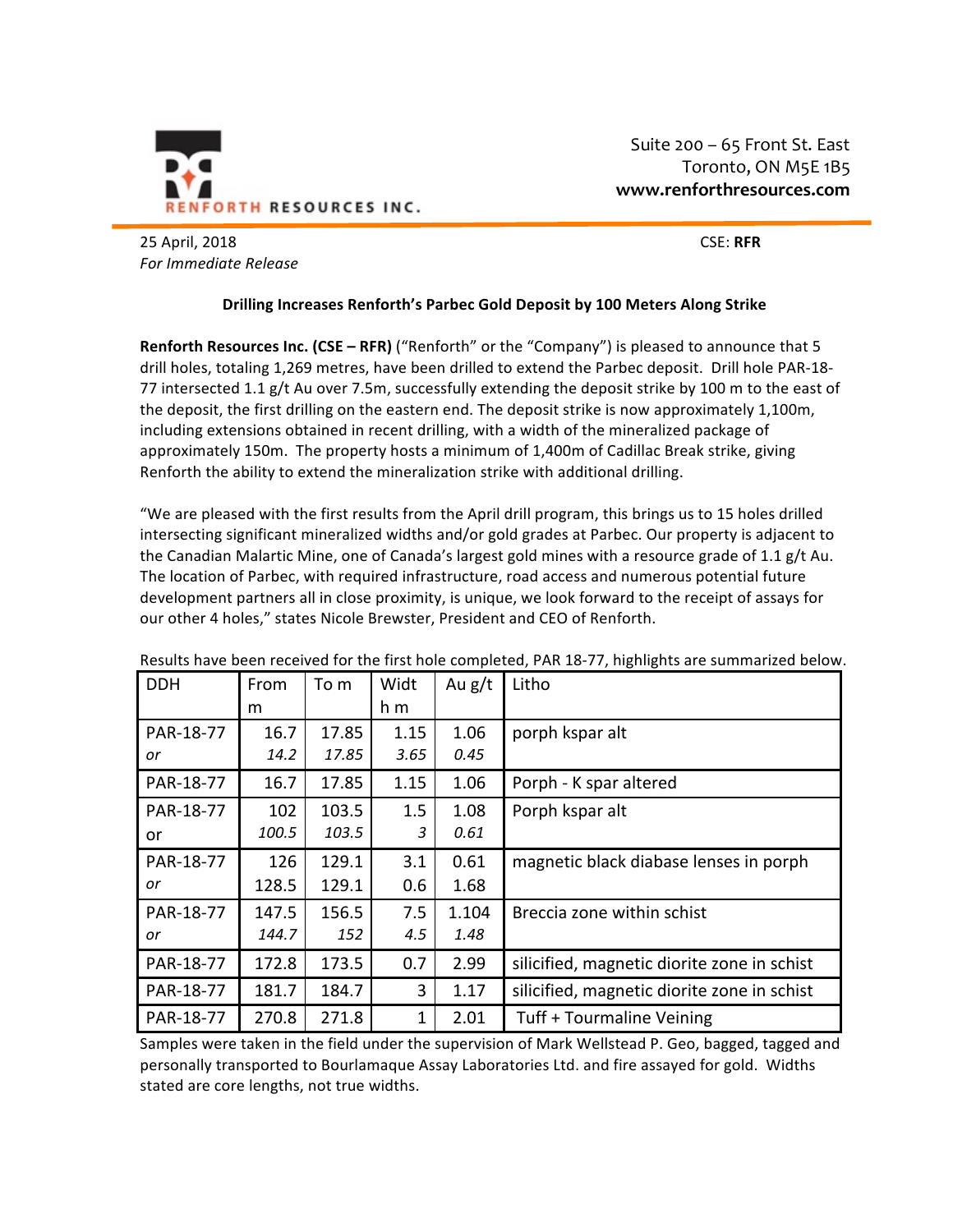The plan view below illustrates the location of the completed holes, as well as additional proposed holes. In this program Renforth completed its first drilling in the eastern end of the deposit with two holes stepped out along strike, in the western end of the deposit 2 holes were drilled, including a step out to the west. The central hole targets a gap between the #2 and Discovery zones not drilled historically. Each of these holes is targeting extensions of the deposit mineralization Renforth awaits results for the other 4 holes and will release these as available.



Mark Wellstead P.Geo, OGQ Special Authorization #388 of Minroc Management is a "qualified person" pursuant to the guidelines of National Instrument 43-101 and has reviewed and approved the technical disclosure in this press release.

For further information please contact: Renforth Resources Inc. Nicole Brewster President and Chief Executive Officer C:416-818-1393 E: nicole@renforthresources.com #200 - 65 Front St. E, Toronto, ON M5E 1B5

## No securities regulatory authority has approved or disapproved of the contents of this news **release.**

## Forward Looking Statements

This news release contains forward-looking statements and information under applicable securities laws. All statements, other than statements of historical fact, are forward looking. Forward-looking